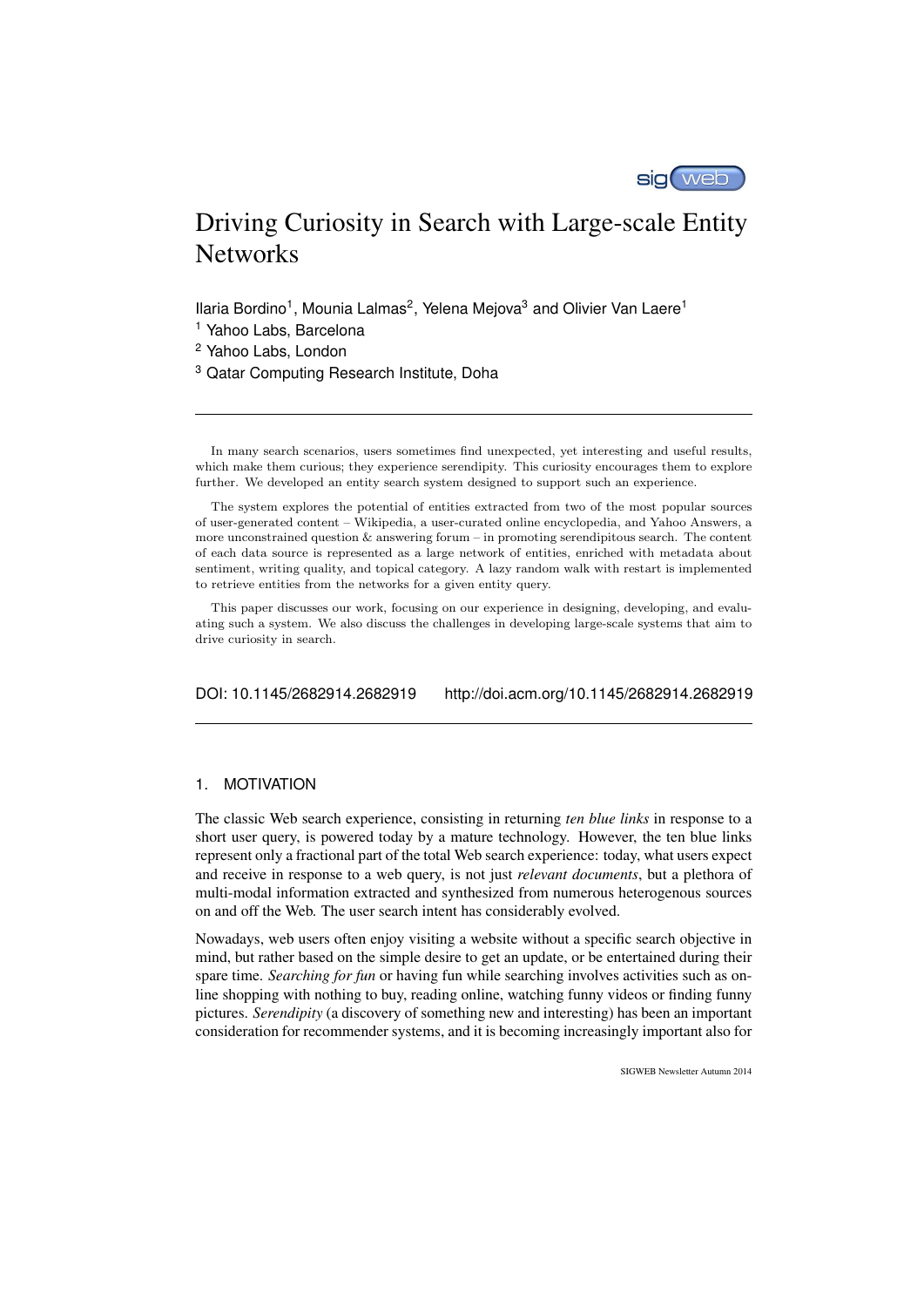search systems, which are now constructed, at least partly, with the objective of engaging users, so as to keep them interacting with the system even without a predefined purpose.

In parallel, data complexity and its diversity have been rapidly expanding over the last years, spanning from large amounts of unstructured and semi-structured data to semantically rich available knowledge. Having to face a *web of objects* ([Baeza-Yates 2010]) rather than a web of links, modern search engines have shifted their main goal from relevant document selection towards satisfactory task completion. The richness of data provides search systems with promising opportunities to develop sophisticated discovery capabilities and promote different types of search experience, including *serendipitous search*.

The drive for satisfying increasingly complex user information needs originated efforts around organizing information in semantically meaningful ways, which resulted in creating new standards to annotate the content on the Web with its semantic meaning, or notable resources for organizing knowledge on the Web, such as Wikipedia and DBPedia, which provide powerful means to build multilingual text processing and entity extraction tools.

Other less structured sources of knowledge are collected in different types of social media, which allow the users to interact with each other, exchanging views and opinions. The proliferation of web fora and question-answering web sites such as Yahoo Answers, as well as topic specific ones like Stack Overflow<sup>1</sup> for computer programmers or HealthTap<sup>2</sup> for medical questions, has transformed the Web into a global platform where users are not only consumers, but they actively *produce* content. These less structured resources contain the wisdom – both factual and informal– of thousands of non-professional users, providing timely, community-generated context for topics ranging from celebrities, popular culture, to scientific theories, medical issues, and political situations.

As opposed to highly curated sources like Wikipedia, unstructured social media contain the emotions, rumors, and more tentative connections between concepts. Beyond the factual repository, they record what is *interesting* to its users. While retrieval of information relevant to the user's need is always a core mission in web search, the current era of social media has shown the importance of moving beyond the factual information of the web to what society – and in particular one's social circle – considers as important and interesting, or, sometimes, just entertaining. The hours that users spend on Facebook, Twitter, Pinterest, and Instagram attest to the importance of socially-curated information to support an interesting and serendipitous search experience. Integrating this information into a search engine provides exciting new possibilities not only for the classic web search, but especially in the exploratory search – when the information need is loosely defined, and serendipity is welcome.

Our work [Bordino et al. 2013] demonstrates that unstructured social media represent a resource of paramount importance for supporting serendipitous discoveries in exploratory search. We achieve this by examining and comparing the potential of two extremely different sources of user-generated content – Yahoo Answers and Wikipedia, in promoting serendipitous search.

<sup>1</sup>https://stackoverflow.com/ <sup>2</sup>https://www.healthtap.com/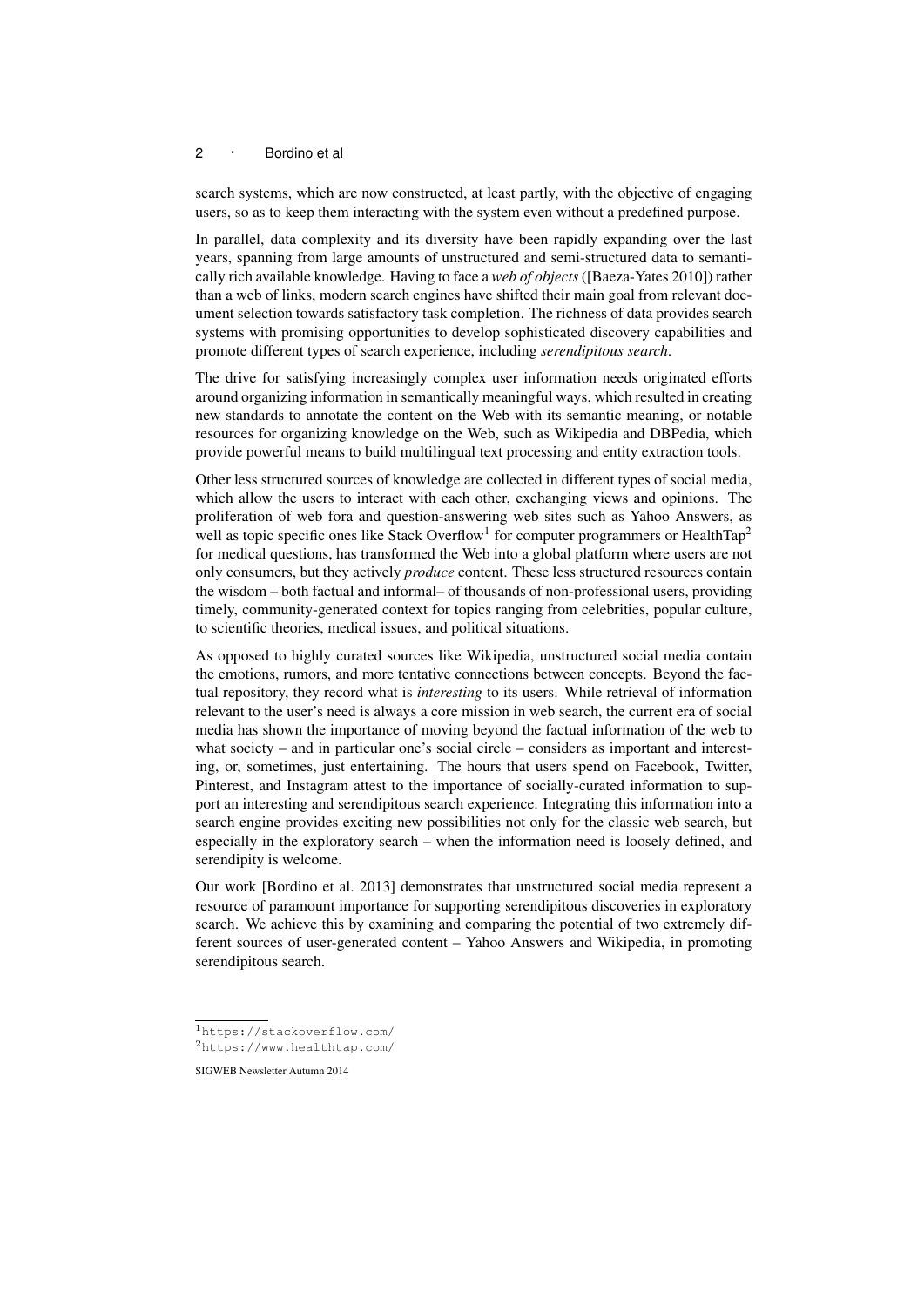## 2. DEESSE (ENTITY-DRIVEN EXPLORATORY AND SERENDIPITOUS SEARCH SYSTEM)

We develop an entity-based exploratory search framework, dubbed DEESSE (entity-Driven Exploratory and serendipitous Search SystEm), and designed to support a serendipitous exploration of two popular social media: Wikipedia and Yahoo Answers. Yahoo Answers is nowadays the largest community question/answering portal, with millions of users posting hundreds of millions of questions and answers. Wikipedia is a popular collaborativelyedited and highly curated online encyclopedia. Although the un-curated nature of Yahoo Answers may make it a less trustworthy source of information, the freedom of conversation provides invaluable opportunities for interesting and serendipitous exploration.

DEESSE represents the content of each data source (Yahoo Answers and Wikipedia) as an entity network, and retrieves entities to a query entity using an algorithm based on lazy random walk with restart. This choice follows the latest research trend of adopting *Entity search* [Balog et al. 2010; Cheng et al. 2007] as the paradigm for extracting meaningful information items from huge volumes of data. Entity search bridges the two worlds of information retrieval and semantic web, combining the ability of the former to deal with the sheer size of web search data in a scalable manner, with the capacity of the latter, to discover and interpret complex relations among entities. Adopting a data model centered around entities, instead of documents, entity search (with prominent example Google's *Knowledge graph*) supports a direct, holistic search for targeted information concepts.

Following [Hauff and Houben 2012], we delve into what makes search serendipitous by using metadata accounting for the intensity of the emotion, the quality of the writing, and the topical category of the text surrounding each entity. We examine the extent to which each dimension contributes to the perceived serendipity.

We find that both Wikipedia and Yahoo Answers offer relevant results which are dissimilar to those found through a web search, and complementary in nature. However, Yahoo Answers shows to be better at favoring the most interesting entities, both when considering the query and personally to the labelers. The effects of constraining retrieval based on sentiment, quality or topic vary across datasets and topical categories, suggesting that it is not enough, for instance, to select only emotionally-evocative items in order to catch the user's interest. A demo of DEESSE is available online.<sup>3</sup>

# 3. THE SYSTEM

We briefly describe DEESSE. Full details can be found at [Bordino et al. 2013].

Data and Languages. DEESSE exploits two main data sources, Yahoo Answers and Wikipedia, which are both available in different languages. The current version of the system supports English and Spanish, building a separate network instance for each language and for each source. Our Yahoo Answers dataset consists of a dump of English and Spanish questions from 2010-2012, and the answers to these questions. For Wikipedia, we extracted the English and the Spanish dumps from December 2011.

<sup>3</sup>[http://deesse.limosine-project.eu.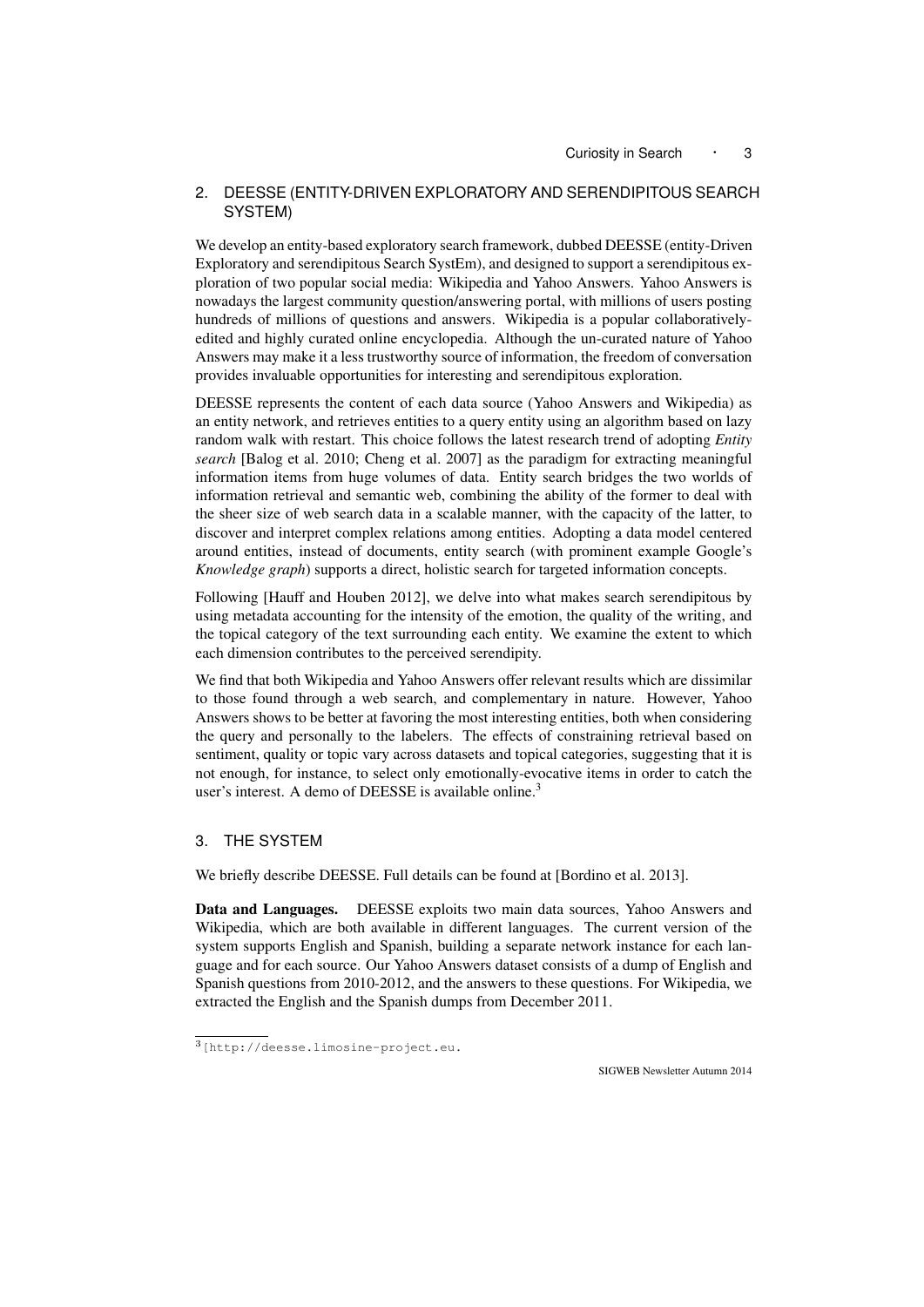Entity extraction. Fro each source we build a network of all the entities that occur in its documents. For entity extraction, we follow the common approach that for an extracted entity to exist, it must appear as a Wikipedia page. Our entity-extraction methodology was chosen due to its suitability for large-scale data processing. It uses a machine-learning approach proposed in [Zhou et al. 2010] for resolving surface forms extracted from the text to the correct Wikipedia entity, and Paranjpe's *aboutness* ranking model [Paranjpe 2009] to rank the obtained entities according to their relevance for the text.

Network Extraction. Given the set of entities extracted from a language-specific dataset, we construct a network using a content-based similarity measure to create arcs between entities. Adopting the vector-space model, we represent each entity by a TF/IDF vector, extracted by the whole set of documents where the entity appears. We then measure the similarity between any two entities by the cosine similarity of the corresponding TF/IDF vectors. The all-pairs similarity computation required to build the network is performed efficiently by using a distributed algorithm [Baraglia et al. 2010] that works on Hadoop.<sup>4</sup>

Entity feature extraction. Each entity network in the system is enriched with metadata regarding topic, quality and sentiment. Topical features are built exploiting a proprietary taxonomy to assign topical categories to the documents. We derive category features for each entity in a graph, by aggregating over all the documents where the entity appears, and retaining the top three categories that are most frequently associated with such documents.

To build sentiment features, we classify the originating documents with SentiStrength,<sup>5</sup> obtaining a positive and a negative score that we combine into a *sentimentality* score [Kucuktunc et al. 2012], measuring the global amount of sentiment. Entity-level sentimentality scores are obtained by performing the computation on small windows (20 words) of text around each mention of an entity, and then averaging across all mentions.

Quality is measured in terms of *readability*, the difficulty that a reader may encounter in comprehending a text. Lower readability scores are assigned to more sophisticated documents, which require higher education level to be understood. For each document we compute the Flesch Reading Ease score [Flesch 1948]. The readability score of any entity is the median Reading Ease over all the documents where the entity appears.

**Entity Ranking.** The ranking module extracts from a network, the top  $n$  entities that are most related to a query entity. Our method is inspired by random-walk algorithms [Jeh and Widom 2003; Tong and Faloutsos 2006], which are successfully applied in many recommendation problems. The algorithm performs a *lazy* random walk with restart to the input entity, ranks all nodes based on the stationary distribution of the walk, and selects the  $n$ entities with highest rank. We use an efficient  $\text{giraph}^6$  implementation of random walks.

Constrained Retrieval. We use the metadata features computed for the entities to constrain the retrieval in the dimensions of sentimentality, quality, and topicality. This is attained by filtering the results of the original retrieval to retain the top entities that satisfy a given constraint (for instance, a given topic, or *high* or *low* sentimentality or quality).

<sup>4</sup>hadoop.apache.org

<sup>5</sup>http://wwww.sentistrength.wlv.ac.uk <sup>6</sup>http://giraph.apache.org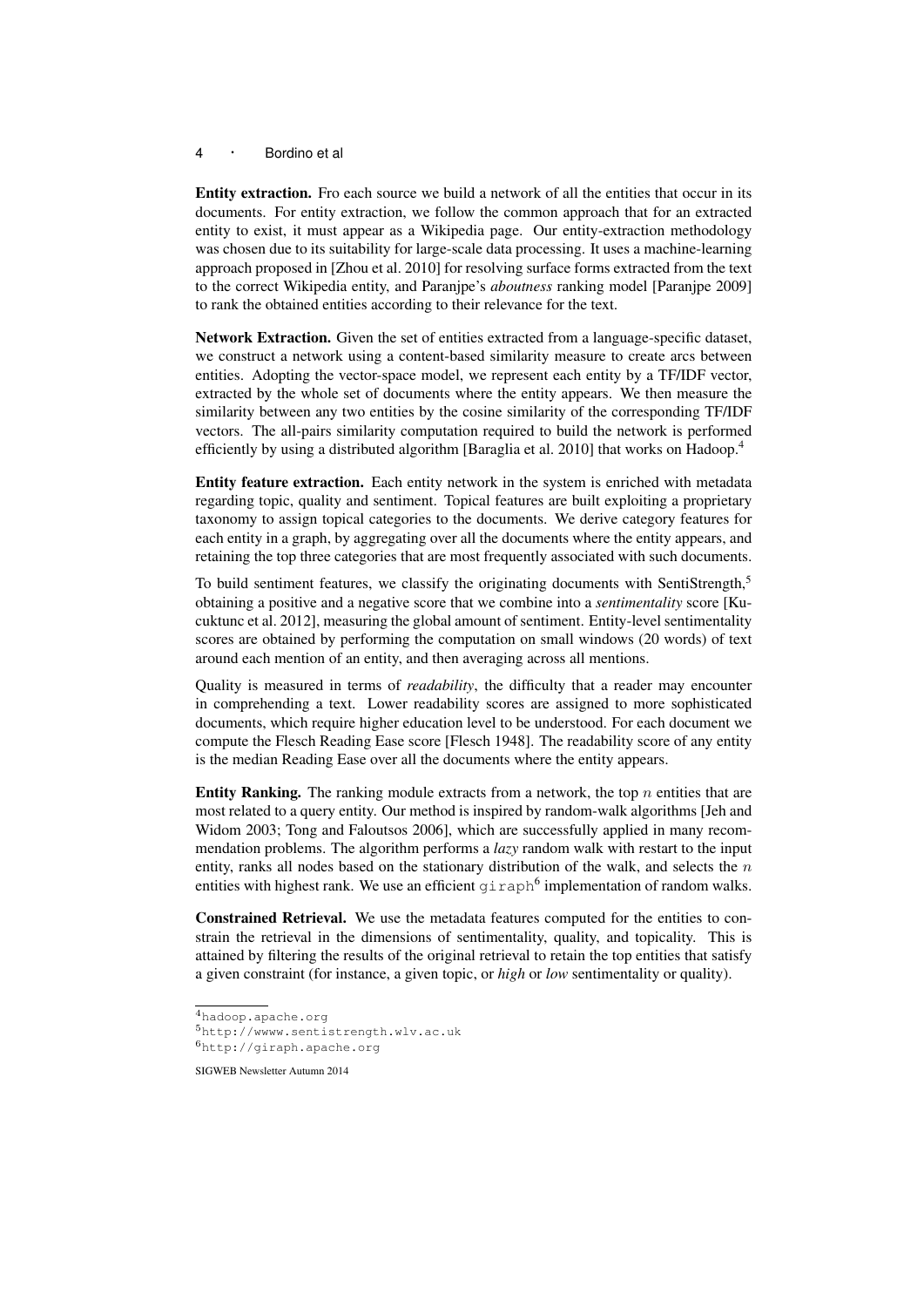

Fig. 1. Example of entities and bundles retrieved for the query entity "porcelain".

Bundled Retrieval. The current version of the system extends the original retrieval module by adopting the paradigm of *composite retrieval* [Mendez-Diaz et al. 2014], which recently emerged as a powerful way to assist the users with complex information seeking activities. The idea is to not show results in a ranked list, but instead organize them into item *bundles* designed to satisfy a number of properties, based on the users's preferences or needs. DEESSE implements a topical-bundling algorithm that organizes search results into topically coherent bundles, based on the categories of the query entity.

We finish with an example of an entity query "porcelain", for which DEESSE returns the entities and the bundles shown in Figure 1. The results are grouped into three bundles. "Health & Dental" covers entities such as *CEREC*, a method for dental restorations, and related entities for dental health like *Listerine* and *Toothpaste*. Next, in "Beauty & Makeup" the idea of obtaining what is called *porcelain skin* is captured, while "Visual Arts" contains art products that are actually made of porcelain, such as *Bisque doll* or *Underglaze*.

## 4. EVALUATION

Serendipity, or the act of unexpectedly encountering something unexpected and interesting, is widely regarded as "valuable in the processes of science, technology, art, and *daily life*" [Andre et al. 2009]. Discoveries have been made through serendipity, users happily divert from their original information needs when experiencing serendipity, and even recommender systems acknowledge the importance of serendipity in the type of user experience they wish to promote. Our work is concerned with serendipity as experienced in daily life: a user submitted a query to fulfill an information gap of hers, or to simply browse. Evaluating which search results trigger serendipity is however not an easy task.

Our work compares the search results extracted from the Yahoo Answers and Wikipedia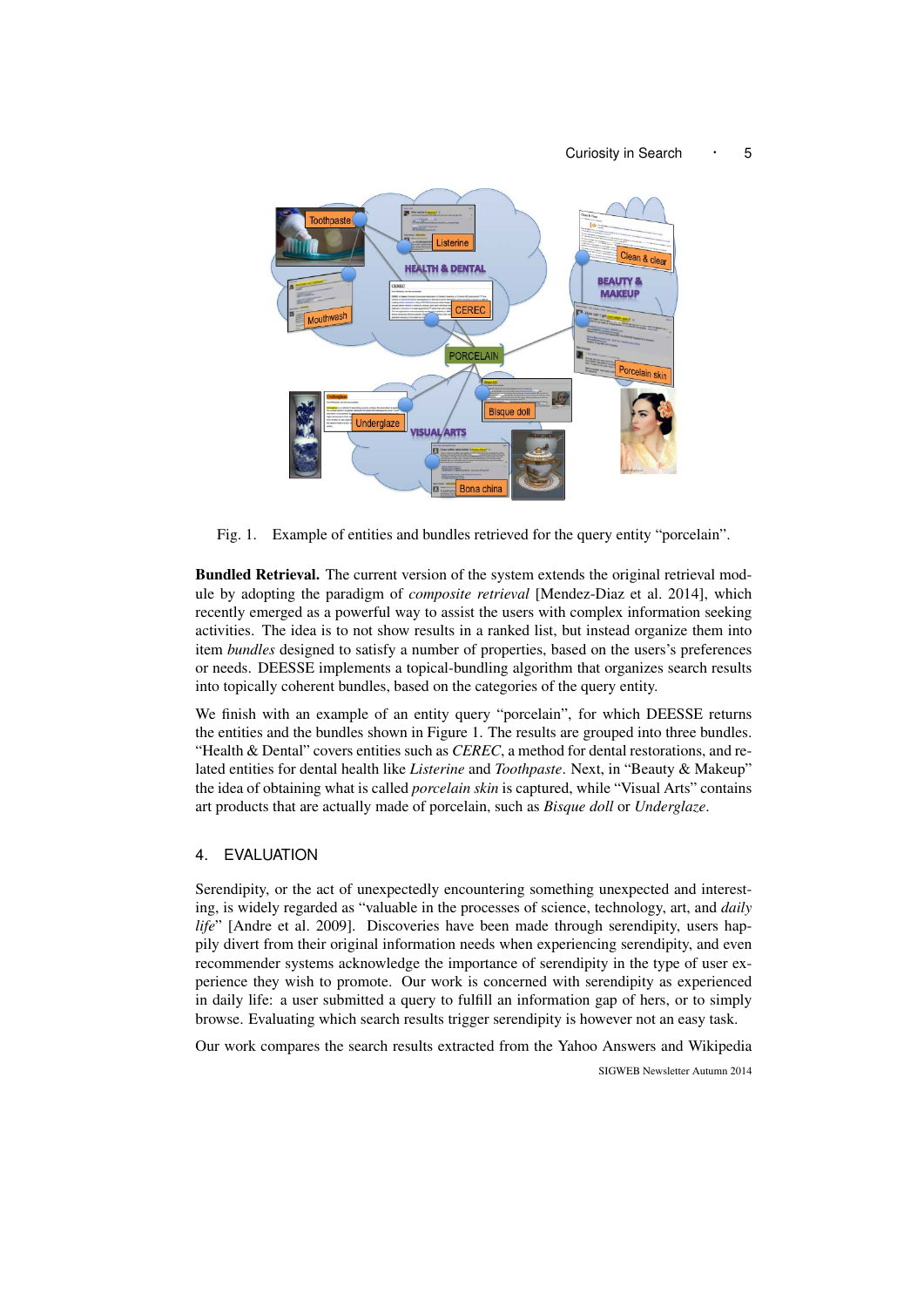entity networks, or their versions constrained on sentiment, topic or quality, in terms of serendipity. We consider two approaches to assessing serendipity. The former, proposed in [Ge et al. 2010] in the context of recommender systems, considers two main attributes of serendipity: unexpectedness (or surprise) and usefulness (relevance). Unexpectedness can be computed by comparing to some "obvious" baseline. We take entities appearing in the top results of major commercial search engines as those which users may expect to see during the usual search experience. Usefulness can be estimated using standard information retrieval relevance judgments. The extent of serendipity in a set of search results can then be measured as the amount of results which are unexpected (they do not appear in the baseline runs), but also useful (relevant).

We take several peculiarities of our task into account, and consider several versions of this measure. First, because Wikipedia is often at the top of results returned by the search engines, we may want to exclude it from consideration, especially when evaluating Wikipediabased tools. Second, we exploit the related query suggestions of some search engines, which use query logs and other information to disambiguate and expand the search space.

Our second approach for serendipity goes beyond relevance by also considering the *interestingness* of the results. Previously, Andre et al. [Andre et al. 2009] evaluated web search results in terms of their relevance and "interestingness", hypothesizing that "search results that are interesting but not highly relevant indicate a potential for serendipity." A more personal and subjective notion, it calls for an extensive manual evaluation. Because it is difficult to quantify this measure, we take an approach introduced by Arguello et al. [Arguello et al. 2011], which uses pairwise comparisons between all of the result pairs to build a reference result ranking. However, it is prohibitively expensive to label each possible pair, so to estimate the proper rank of a result we sample comparison pairs for each result from all possible permutations, and we use a voting methodology to rank them. We can then use a rank-based distance metric such as Kendalls tau-b, which takes into account the ties, as well as the ranking differences – the "closer" the result ranking is to the reference ranking, the better the tool estimates interestingness of its results.

We use the above measures to compare results extracted from Yahoo Answers and Wikipedia for 50 query entities, including people, places, events, websites, gadgets, sports, and health-related topics. Both measures – one based on surprise and the other on interestingness – show the Wikipedia-based system to be outperformed by that using Yahoo Answers [Bordino et al. 2013]. The first measure (fraction of unexpected recommendations which are also relevant) is typically 6% - 7% higher, with the difference even higher (10% - 15%) when results are filtered based on readability. For the second measure – similarity to a reference interestingness ranking– we use Crowdflower<sup>7</sup> to gather over 7,000 comparisons of results. When comparing to the ranking reflecting users' personal interest in a topic, we find the tau-b of the Yahoo Answers system to be at 0.324, compared to 0.139 of Wikipedia.

Beyond that, this procedure helps in discovering results which would be downgraded by traditional search engines, but which our method promotes – those with more interestingness, or with more surprise. Entities which may be not the most relevant, but quite interesting to the users may be books (such as the New York Times bestseller "Water for Elephants" for query "Robert Pattinson"), or educational articles (like on the History of

<sup>7</sup>http://www.crowdflower.com/

SIGWEB Newsletter Autumn 2014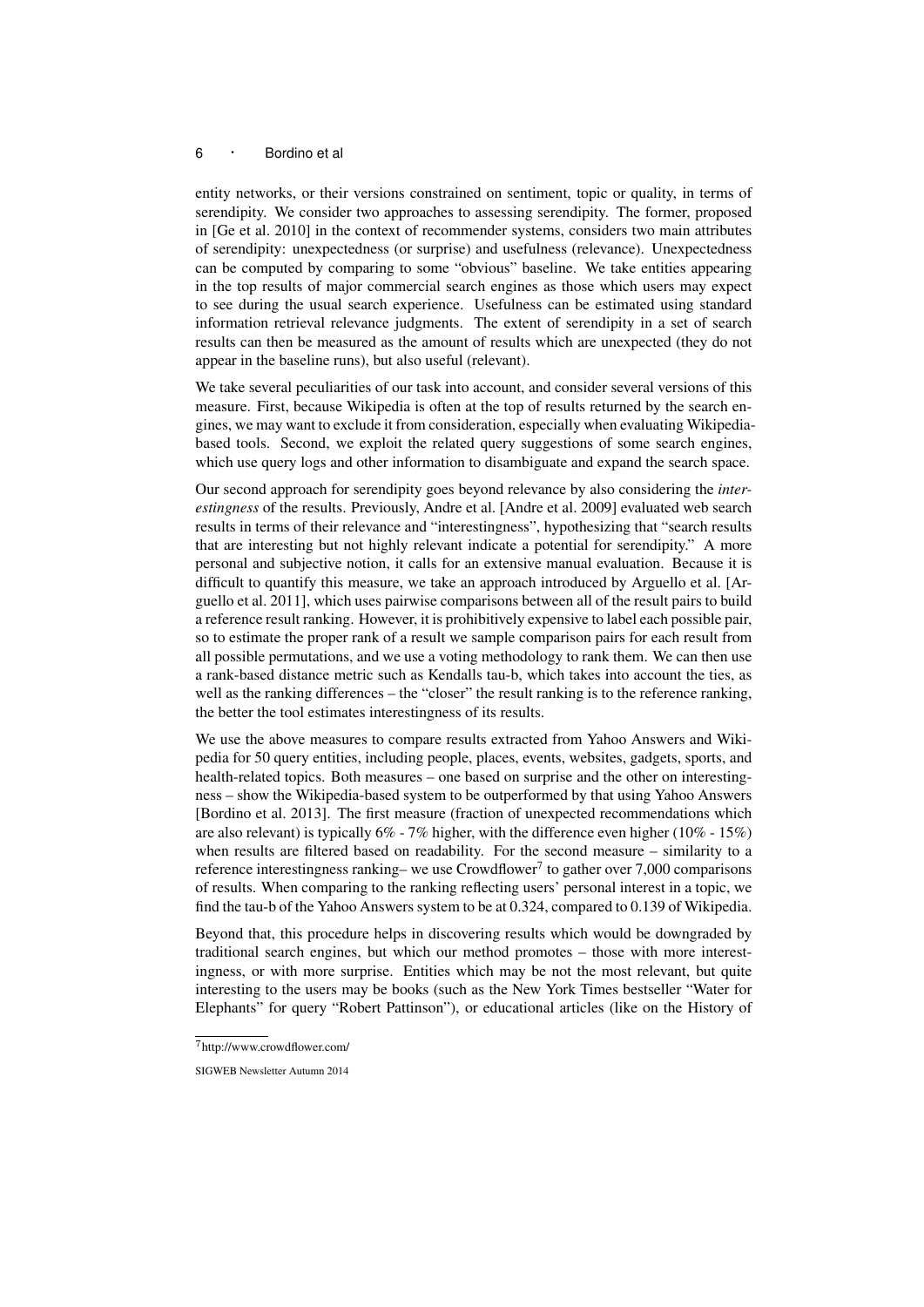Ptolemaic Egypt for query "Egypt").

During this evaluation, we also test the constraining of the results based on metadata extracted from the text (sentiment, quality, and topics). We find the results mixed, and potentially highly dependent on the topic matter. For example, surprisingness improves when we favor the entities appearing in highly readable text, but interestingness decreases. We discuss the opportunities of using metadata for enriching exploratory search systems next.

## 5. THE POWER OF METADATA

The richness of user-generated content provides connections between entities which are built by people, reflecting both semantic and more non-obvious connections between them. The same content also provides the social, topical, spacial, and temporal context for each entity, recording metadata which may be of use during serendipitous search. Unlike structured and semi-structured descriptions of the various attributes of an entity, such as what can be found in knowledge bases or Wikipedia, metadata derived from social media provides a glimpse into the "life" of the concept in people's daily interactions.

Combining search results with their metadata, faceted search allows a user to explore the results from different angles, and provides a more engaging alternative for exploration to traditional query reformulation [Kules et al. 2009]. Research in faceted search has shown that users prefer to interact with multiple facets (even hierarchical ones), and that they feel in control of the experience [English et al. 2002]. This is why we consider several alternative metadata – topic, sentiment, and quality, which we mine from the content and associate with each entity, as a means of supporting serendipitous exploratory search.

In our work [Bordino et al. 2013], we investigate whether filtering search results based on the above metadata, improves serendipity and interestingness as perceived by the users. Our results are inconclusive. Indeed, we find that the effects of metadata constraints vary across datasets and topical categories, with no clear understanding as to the why. In any case, it is simply not enough, for instance, to select only emotionally-evocative items to catch the user's interest. In the following we describe the potential and the challenges of the metadata analyzed, and we also discuss some additional dimensions that we consider worth investigating to promote serendipity in exploratory search.

Topics. Topical hierarchies have been extensively used to structure search results. Datadriven dynamic approaches have been proposed to adjust the category facets to better suit the user's query [Tunkelang 2006]. Extracting the facet terms from the text itself has been proposed in [Dakka et al. 2006], where external resources (Wikipedia, Google, and Word-Net) are used to generalize the terms used in the text. Since these facets may overlap, [Carterette and Chandar 2009] propose a set-based probabilistic model for reducing redundancy. As explained in Section 3, our system assigns three topical categories to each entity, and organizes the results retrieved from the network into topically coherent "bundles", based on the categories of the query entity. A crowdsourcing evaluation of this bundled retrieval approach showed that 77% of users preferred such topical bundles to a standard ranked list of results, for their usefulness in finding new topics to explore.

Sentiment. A popular cross-topic dimension, sentiment has been used to explore blogs [Fujimura et al. 2006], YouTube videos [Grassi et al. 2011], and Tweets [Walther and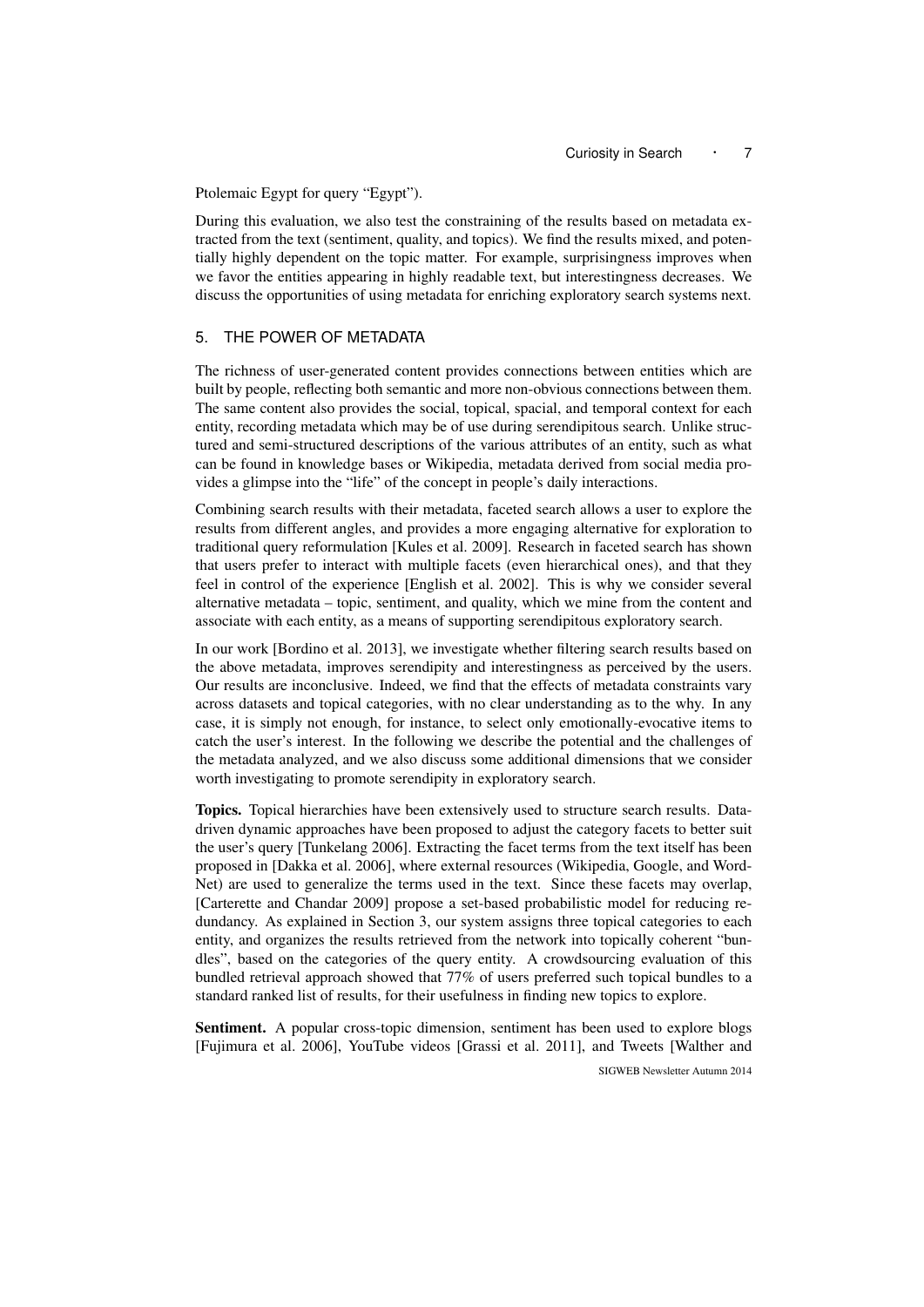Kaisser 2013]. Sentiment lexicons, such as SentiWordNet<sup>8</sup> and SentiStrength<sup>9</sup>, have been developed using both manual and automatic efforts, and are commonly used for enriching social media. Our system (see Section 3) uses SentiStrength to associate a sentiment with each entity, applying the lexicon on small windows of text around each mention of an entity, and combining the resulting scores into a "sentimentality" score, measuring the extent to which an entity appears in highly emotional or opinionated contexts. We investigated [Bordino et al. 2013] whether returning entities conveying higher or lower emotion improves the serendipity and interestingness of results. The appropriateness of such information varies across topics: better results are obtained for those associated with emotional speech, such as sports. It also depends on the data source, with richer emotional content available on non-curated sites like Yahoo Answers benefitting more than if Wikipedia is used. Finally, sentiment analysis is far from perfect, and it is important to evaluate the performance of sentiment analysis tools to properly depict the aggregate view of the data.

Readability. A proxy for text quality, a measure of readability, or how well the text was written, has been used to examine diversity of the Web content [Kim et al. 2012]. Our system uses the Flesch Reading Ease metric [Flesch 1948], assigning higher scores to text that is easier to read. In our evaluation, filtering search results based on readability did not help in boosting the perceived accuracy or interestingness. We believe that the informal language of social media makes it difficult to use this metric to assess the quality of usergenerated content. An alternative source could be user-generated metadata such as thumbs up/down, giving of points, or the reputation of the content's author.

Time. Adding a temporal dimension to categorical metadata, a timeline shows the major events and developments of the entity's history. Utilizing the graphical dimensions, time can be viewed as points, lines, cycles, branches, etc. [Aigner et al. 2007]. Visualizing information in two or three dimensions, users can interact with such a visualization by zooming in and out, rescaling the axes, rotating the plots, and getting more information in pop-ups [Tekusova and Schreck 2008]. The evolution of a topic across time has been an active research area for decades, but its application to exploratory search is yet to be tested.

Spacial data. Geographic mapping of data has become popular in Mashups [Wilde 2006] – a visualization that integrates various data sources and web-based applications to create a new application tailored to a specific task. A popular geographical representation application is Google Maps, described by [Miller 2006] as accessible, agile, adaptable, and data rich. The "virtual globe" of Google Earth has been used during the Hurricane Katrina to distribute information about the damage occurring in New Orleans [Crutcher and Zook 2009]. Yahoo Answers lacks a geographical dimension, but micro-blogging platforms such as Twitter, Facebook, Foursquare present a wealth of spacial information.

Language. As platforms open to a greater variety of users, content becomes available in a greater multitude of languages. For example, there are Wikipedia versions for 126 languages, and Yahoo Answers operates in 12 languages. Our system currently supports English and Spanish, building a separate network instance for each language and for each source. Support for cross-linguality is currently under development. Synchronizing data

<sup>8</sup>http://sentiwordnet.isti.cnr.it/

<sup>9</sup>http://sentistrength.wlv.ac.uk/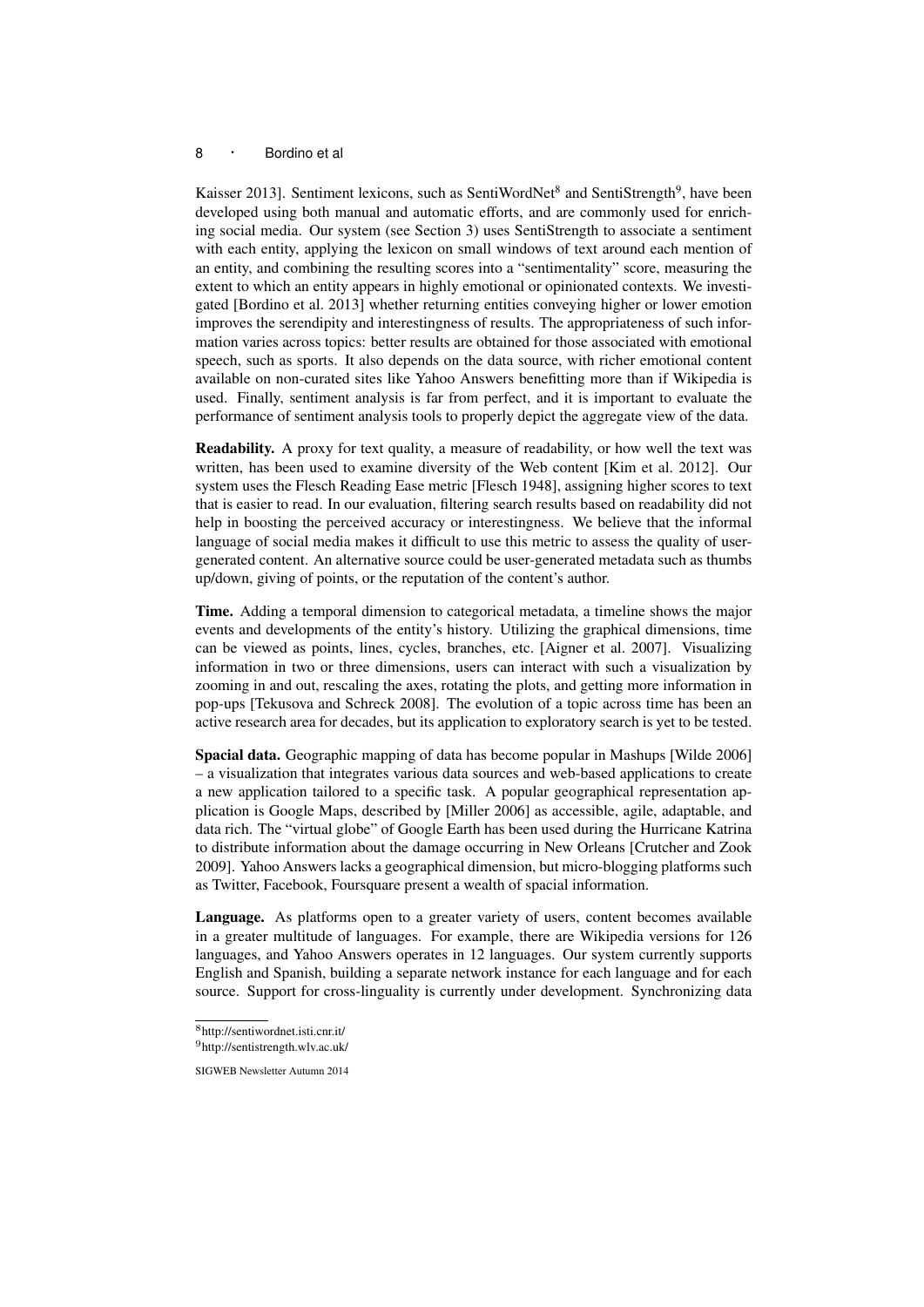sources in different languages is a great challenge, but could unite not just language, but culture-specific values and knowledge surrounding the mentioned entities.

Demographics. Demographics such as gender and age, may be useful in assessing the population speaking on a topic. A search engine for emotional content, We Feel Fine [Kamvar and Harris 2011] provides such demographic breakdowns of sentences that include words like "I feel" or "I am feeling". When visualized using color, shapes, and volume, this data provides a glimpse into the change of emotions across these dimensions, showing, for example, that with age people express considerably less anger and sadness.

# 6. OPEN CHALLENGES AND CONCLUSION

We have presented DEESSE, an entity-based search system designed to support a serendipitous exploration of two popular social media: Yahoo Answers and Wikipedia. The system is based on networks of entities extracted from the documents, enriched with further metadata, still derived from the content, and regarding the intensity of the emotion, the quality of the writing, and the topical category of the text surrounding each entity.

Designing, developing, and evaluating a system for serendipitous exploratory search poses a number of critical challenges. Our work has faced and solved some of these, but many questions remain open. We discuss some of the most important ones below.

Improving entity relations with semantic information and social signals. A first critical improvement for our current approach would consist in extracting more informed entity relations. When building the entity network we now employ only syntactic measures by means of cosine similarity between the corresponding TF/IDF vectors representing documents. Similarity between two documents can be extended beyond this solely syntactic comparison by for instance adding semantics, or by combining different language domains. With respect to ranking entities, we envision the fusion of existing signals with social signals to obtain more relevant and diverse related entities for a given query entity. It would be also important to refine the definition of goodness (be it relevance or serendipity) by incorporating temporal characteristics of recency, trendiness, and novelty.

Large scale. Given the size of the datasets involved, current algorithms are pushed to their limits. Entity extraction and network building at scale requires distributed parallel computing infrastructure such as the Hadoop framework<sup>10</sup>. Our algorithm for retrieving entity search results from the networks consists in a random-walk computation, which even using an optimized parallel  $q$  i  $r$  aph<sup>11</sup> implementation, requires a computational cost of minutes per query entity. This cost makes running the ranking module at query time prohibitive. To make our solution viable, we perform the computation offline, and we store and index the resulting distributions, which are then retrieved at query time. We use state-of-the-art pruning and bucketing techniques to perform such operations efficiently. However, we see plenty of room for improving our current algorithms. An effort to reduce the computational costs could be extremely beneficial, as it would allow to update the system more frequently, making it able to serve more timely results.

10<sub>hadoop.apache.org</sub>

<sup>11</sup>http://giraph.apache.org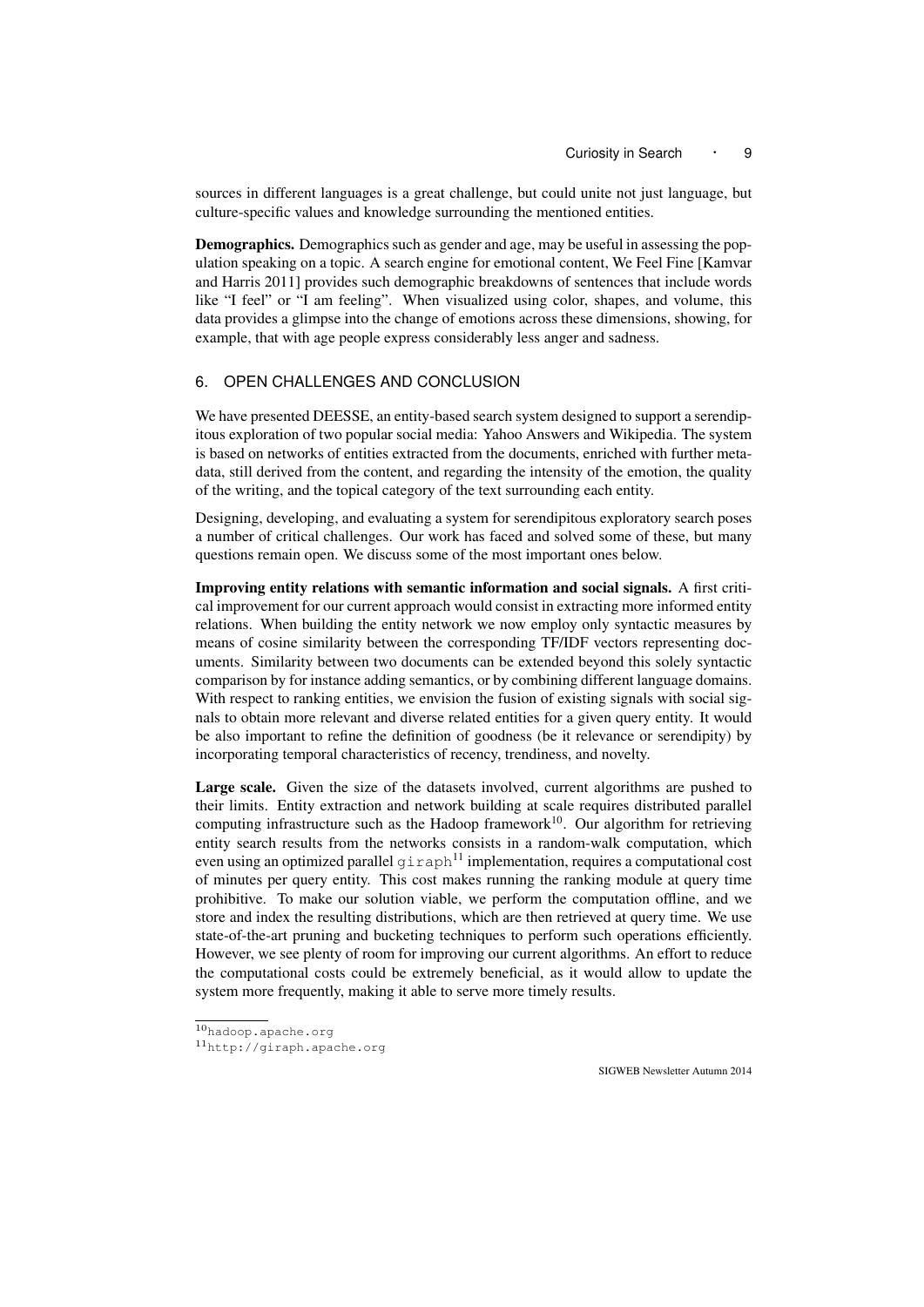Multi-lingual, unstructured data. A testing ground is being created for the improvement of existing and development of new NLP tools. Indeed, performing the task of entity recognition on unstructured and heterogeneous social media arises additional difficulties with respect to those that must be solved when dealing with more structured sources or even standard web pages, due, for example, to the significantly smaller context and to the inherently multilingual nature of the data, which makes it no longer sufficient to only accept English as the dominant language. Tools like SentiStrength<sup>12</sup> are capable to extract sentiment in various languages, but many existing toolkits focus solely on English. Even if we arrive at the point that entity information and relations can be multilingually extracted, a whole new research field emerges on how to combine and present information about a given entity over different language domains.

Evaluation. When devising algorithms to drive the curiosity of users by promoting exploratory and serendipitous search, one enters a field of research that lacks objective metrics to measure the success of an approach. Formalizing user's experiences is mainly obtained by meticulously designing a user study. There is an unexplored area for research on establishing meaningful measures that are capable of capturing user curiosity, engagement, satisfaction with respect to both information need and serendipitous discoveries.

Our goal in building DEESSE was that of comparing Yahoo Answers and Wikipedia with respect to their ability in promoting a serendipitous and interesting exploratory search experience. Our extensive crowdsourcing evaluation showed that users prefer Yahoo Answers to Wikipedia for the possibility of discovering more surprising and interesting entities. Unstructured social media that allow freedom of conversation are increasingly becoming a powerful mirror of the collective view on various various economic, politic and cultural phenomena. Our results demonstrate that these media represent an extremely rich source to exploit for engaging users in entertaining and fruitful explorations. We believe that the cauldron of user-generated content provided by media such as Yahoo Answers could become a formidable ingredient to successfully promote serendipity in search. We hope that our work provides good pointers for further research in the field.

## ACKNOWLEDGMENTS

This work was partially funded by the Linguistically Motivated Semantic Aggregation Engines ( $LiMoSINE<sup>13</sup>$ ) EU project.

<sup>12</sup>http://wwww.sentistrength.wlv.ac.uk <sup>13</sup>www.limosine-project.eu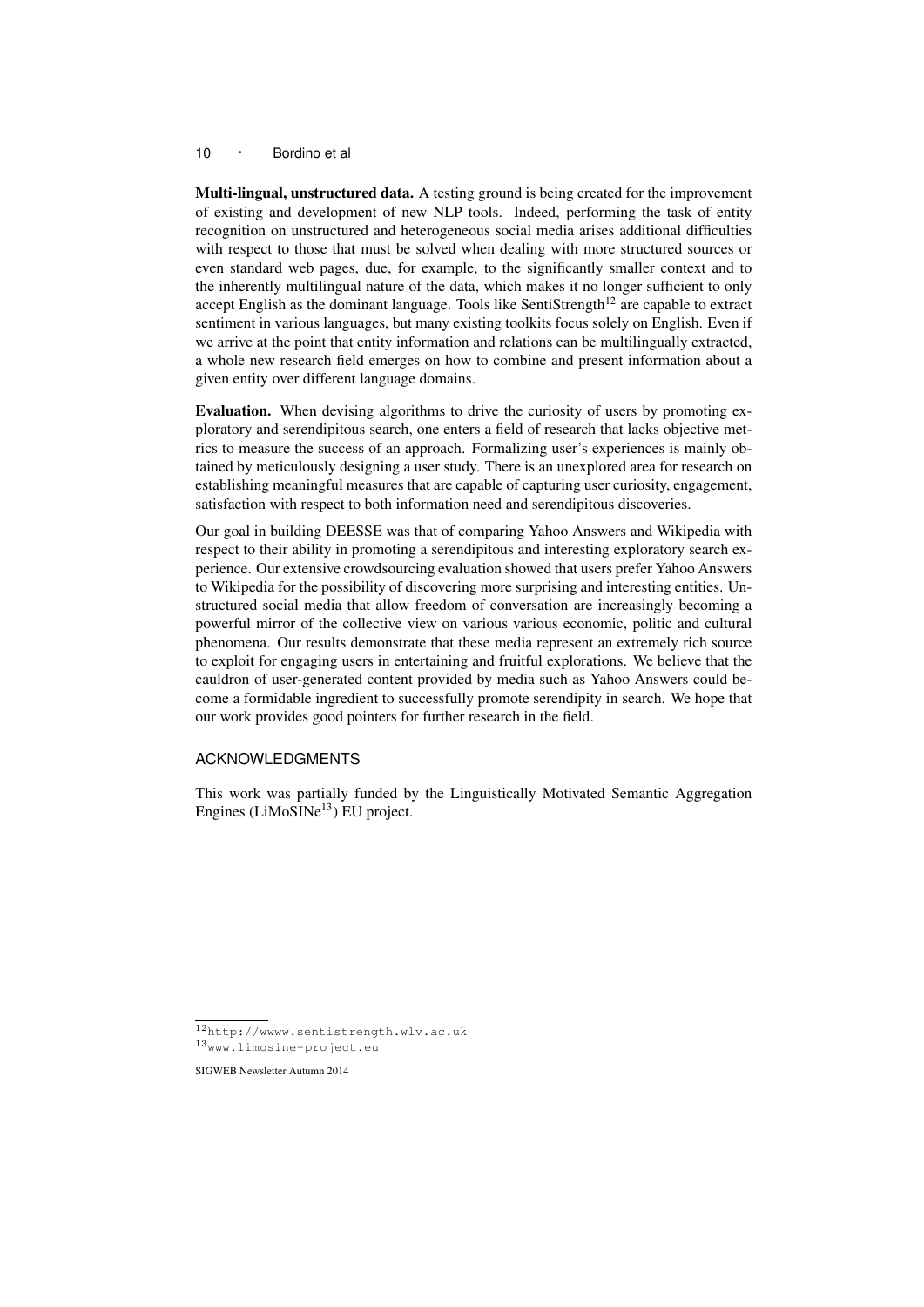## **REFERENCES**

- AIGNER, W., MIKSCH, S., MÜLLER, W., SCHUMANN, H., AND TOMINSKI, C. 2007. Visualizing timeoriented dataa systematic view. *Computers & Graphics 31,* 3, 401–409.
- ANDRE, P., TEEVAN, J., AND DUMAIS, S. T. 2009. From x-rays to silly putty via uranus: Serendipity and its role in web search. *SIGCHI*.
- ARGUELLO, J., DIAZ, F., CALLAN, J., AND CARTERETTE, B. 2011. A methodology for evaluating aggregated search results. In *ECIR*.
- BAEZA-YATES, R. 2010. Searching the web of objects. In *Proceedings of the Third International Conference on Objects and Databases*. ICOODB'10. Springer-Verlag, Berlin, Heidelberg, 6–7.
- BALOG, K., MEIJ, E., AND DE RIJKE, M. 2010. Entity search: Building bridges between two worlds. In *Proceedings of the 3rd International Semantic Search Workshop*. SEMSEARCH '10. ACM, New York, NY, USA, 9:1–9:5.
- BARAGLIA, R., DE FRANCISCI MORALES, G., AND LUCCHESE, C. 2010. Document similarity self-join with mapreduce. In *ICDM*.
- BORDINO, I., MEJOVA, Y., AND LALMAS, M. 2013. Penguins in sweaters, or serendipitous entity search on user-generated content. In *Proceedings of the 22Nd ACM International Conference on Conference on Information & Knowledge Management*. CIKM '13. ACM, New York, NY, USA, 109–118.
- CARTERETTE, B. AND CHANDAR, P. 2009. Probabilistic models of ranking novel documents for faceted topic retrieval. In *Proceedings of the 18th ACM conference on Information and knowledge management*. ACM, 1287–1296.
- CHENG, T., YAN, X., AND CHANG, K. C.-C. 2007. Supporting entity search: A large-scale prototype search engine. In *Proceedings of the 2007 ACM SIGMOD International Conference on Management of Data*. SIG-MOD '07. ACM, New York, NY, USA, 1144–1146.
- CRUTCHER, M. AND ZOOK, M. 2009. Placemarks and waterlines: Racialized cyberscapes in post-katrina google earth. *Geoforum 40,* 4, 523–534.
- DAKKA, W., DAYAL, R., AND IPEIROTIS, P. 2006. Automatic discovery of useful facet terms. In *SIGIR Faceted Search Workshop*. 18–22.
- ENGLISH, J., HEARST, M., SINHA, R., SWEARINGEN, K., AND LEE, K. 2002. Flexible search and navigation using faceted metadata. Tech. rep., Technical report, University of Berkeley, School of Information Management and Systems, 2003. Submitted for publication.
- FLESCH, R. 1948. A new readability yardstick. *Journal of Applied Psychology 32,* 3 (June), p221 233.
- FUJIMURA, K., TODA, H., INOUE, T., HIROSHIMA, N., KATAOKA, R., AND SUGIZAKI, M. 2006. Blograngera multi-faceted blog search engine. In *International World Wide Web Conference, Proc. 3rd Annual Workshop on the Weblogging Ecosystem: Aggregation, Analysis and Dynamics*.
- GE, M., DELGADO-BATTENFELD, C., AND JANNACH, D. 2010. Beyond accuracy: evaluating recommender systems by coverage and serendipity. In *Proceedings of the fourth ACM conference on Recommender systems*. ACM, New York, NY, USA, 257–260.
- GRASSI, M., CAMBRIA, E., HUSSAIN, A., AND PIAZZA, F. 2011. Sentic web: A new paradigm for managing social media affective information. *Cognitive Computation 3,* 3, 480–489.
- HAUFF, C. AND HOUBEN, G.-J. 2012. Serendipitous browsing: Stumbling through wikipedia. *Searching 4 Fun*.
- JEH, G. AND WIDOM, J. 2003. Scaling personalized web search. In *WWW*.
- KAMVAR, S. D. AND HARRIS, J. 2011. We feel fine and searching the emotional web. In *Proceedings of the fourth ACM international conference on Web search and data mining*. ACM, 117–126.
- KIM, J. Y., COLLINS-THOMPSON, K., BENNETT, P. N., AND DUMAIS, S. T. 2012. Characterizing web content, user interests, and search behavior by reading level and topic. In *WSDM*.
- KUCUKTUNC, O., CAMBAZOGLU, B. B., WEBER, I., AND FERHATOSMANOGLU, H. 2012. A large-scale sentiment analysis for yahoo! answers. In *Proceedings of the Fifth ACM International Conference on Web Search and Data Mining*. WSDM '12. ACM, New York, NY, USA, 633–642.
- KULES, B., CAPRA, R., BANTA, M., AND SIERRA, T. 2009. What do exploratory searchers look at in a faceted search interface? In *Proceedings of the 9th ACM/IEEE-CS joint conference on Digital libraries*. ACM, 313– 322.